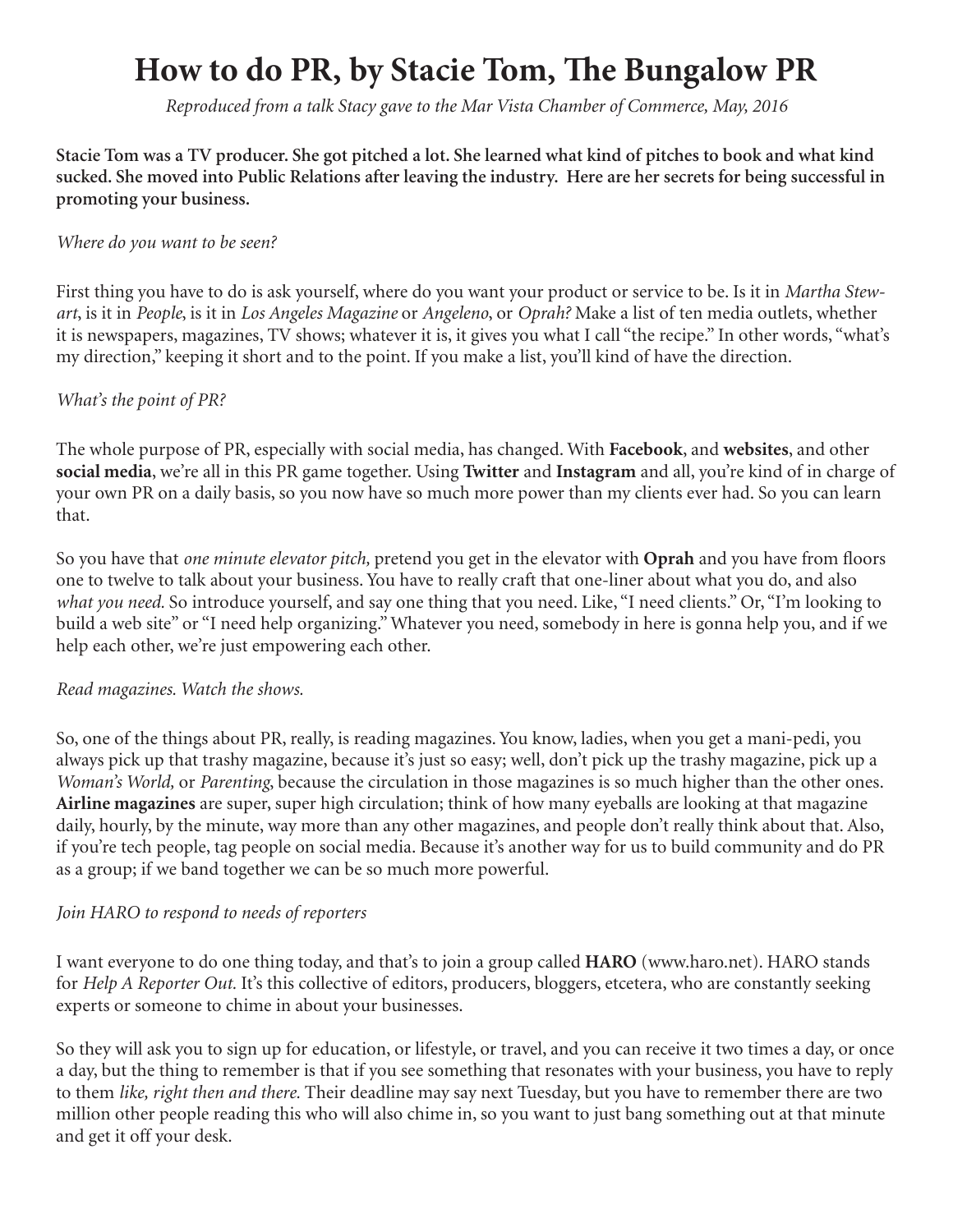Even if you can't answer it to the fullest, do bullet points. If they say, "Hey, looking for an expert who can chime in on vintage furniture, and how to seek out vintage furniture," that might be you.

So you would literally say (and have your bio ready), your spiel about you and about your business, like ready to go, and copy and paste that into the body of the email; and say, "Hi, so and so, just read your inquiry on HARO, and here's my web site, here's a little bit of blurb, here's three bullet points (whatever those bullet points are), and here's my cell phone, here's my email," and stop. Make a habit; like people overthink it, it doesn't have to be perfect, it just has to get out of your outbox. That's the most important thing about PR.

# *Actively respond to information requests, and fast*

And trust me, you're going to get so many of these [requests], and the reason why I want you to actively respond, is that most of your businesses are service businesses. I do a lot of product PR, which is much easier than services, because with services and what you do, you really have to establish yourselves as experts. [For example,] you own an organizing business. You should be replying to all the "declutter" and "change your life" stories. You should just jump on that bandwagon as soon as it hits December.

And so therapists and real estate agents, there's a lot of inquiries about those kinds of services, and the same thing with tech and social media, so the whole point of answering these, you might say, "oh, who the hell's that blogger, that blogger is like tiny." But that doesn't matter; as long as your name is mentioned, and your Google will pop up when someone says, oh, "social media expert" or "decluttering expert" or "organizing expert."

You may respond to twenty-seven of these before you get a response, but think of it like building a muscle and practicing; there's no waste of time, just keep responding. Like, my staff probably pitched [one blogger] like thirty pitches that were kind of irrelevant or whatnot, and maybe off-topic a little bit, or sometimes they may say, "Hey, [blogger], we saw this, thought it might be of interest to you." You can also do that; if you see a story that the writer might be perfect for this, you can forward it on for her or for him, and you can drop that editor a note that says, "Hey, I saw your inquiry, I'm not actually a great fit, however I have forwarded your email to [blogger]," and that way, the editor will say, "Oh, that's a very helpful person." *We love helpful people.* 

#### *Be a producer's friend*

As a producer, I love when people say, "I saw you guys were looking for someone who has really big calves on their legs, and that's not me, but I have three friends, you know…" and there you go. And as a producer, I'm like, "Oh my God, thank God." I remember when I was a producer for **Rickie Lake**, and I would email my blogger and say, "Hey, I need ten moms to sit in our audience who, you know, this, that and the other," and she's like, "Okay, let me put out a thing." So, it's just like that whole community of passing it on, and connecting, it's not old school, it's like, hey let's just talk to each other and refer to each other, because that's the best PR, right?

So, do we have a **Facebook** page [for the networking group]? Okay, so if I [as a producer] find a helpful reporter for you, they [HARO] might get a little picky about that; so if they start seeing me officially post, I can't call us out on it [?], so I'm going to say, "Hey, guys, check your HARO today, there's some great real estate, or tech or something," I'll pop it on [Facebook] and get it out. Or I might come across something personally in my PR business I will holler it out to you.

#### *How the conversation might go...*

So, let's say for example you might want to pitch ten editors, and you're like, I don't even know how to find them, right? So here's how you find them. First of all, **Google**, obviously. Type in, simple, for example, *The Santa*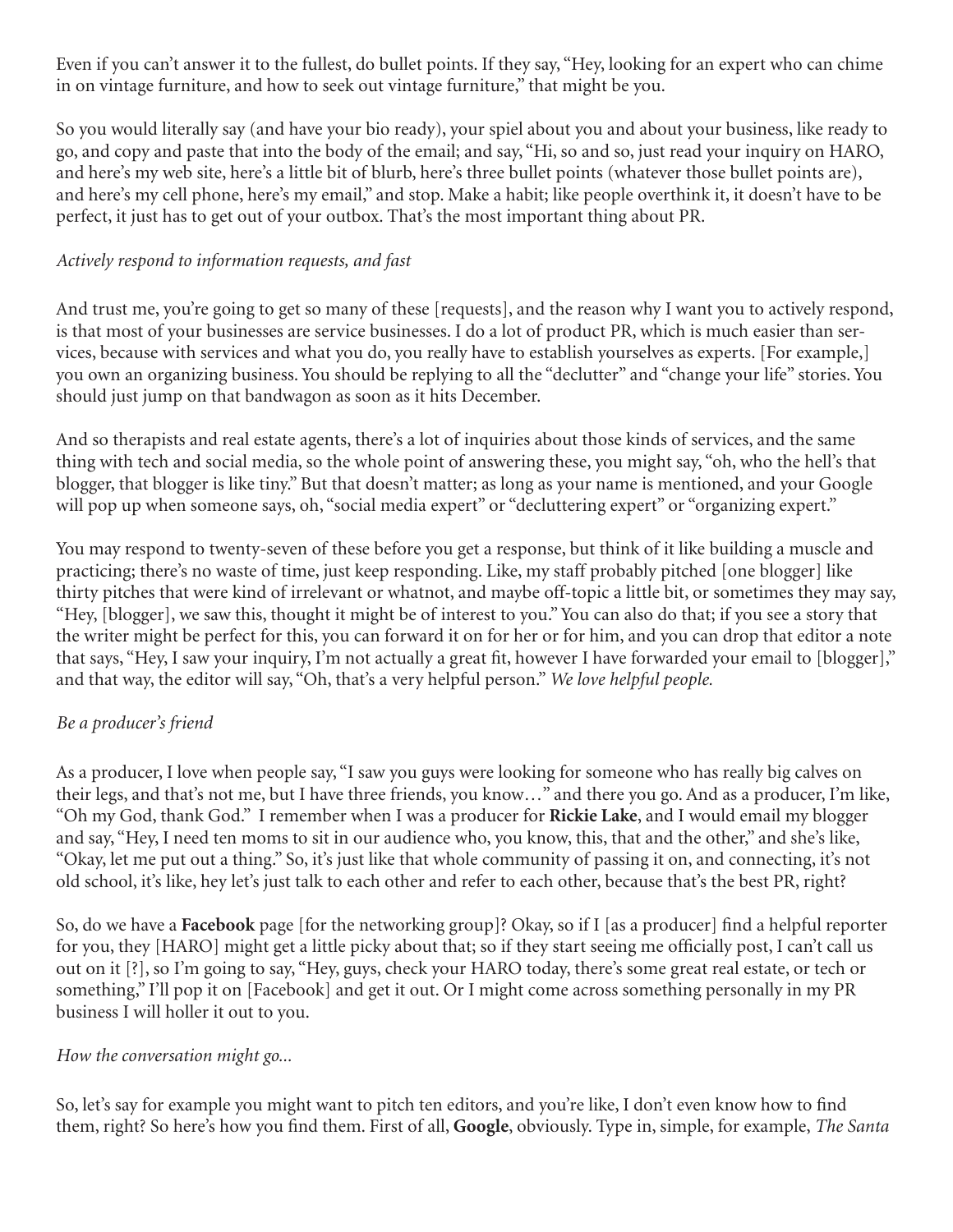*Monica Star,* editor, or just phone number. Call the main number. Sometimes it's as simple as,

"Hi, *Santa Monica Star,* I'm l'm looking for your food editor, can you possibly let me know who that is?"

"Oh, it's Ashley Jones."

"Okay, how do I reach her?"

"Ashley's email is 'ajones@santamonicastar.com.'"

"Great, thank you so much; is there a voicemail that I can leave her?

"No, she works from home, you can just email her."

"Okay, thanks."

You can call *Angeleno Magazine* and do the same thing:

"Hi, I was wondering, who is your real estate editor?"

"Hi, real estate editor, I was wondering, do you have a real estate issue coming up? Our area is Mar Vista, and it's really bustling and coming up, and people are moving in this and this and that, and I'd love to chime in, etc."

# *Publications are always looking for content*

Anything you can do, editors are always looking for content. A lot of the time, up to fifty percent of the content, it's not relevant or it's not talking to us; but trust me, the minute I'm looking for that random expert or story, "Oh, it's that guy who called about Mar Vista, and now we're doing a whole real estate section about Mar Vista. I need to find his email." Now, that guy is my guy. So I'm going to say, "Hey I'd love to meet with you. And maybe give me a tour of what's going on," that kind of thing.

# *Warning: pet peeves ahead*

I'm also including a pet peeves list here. It's a little advanced, but *People Magazine, Oprah Magazine, Angeleno, Men's Journal,* most of those big magazines, and I polled all my favorite editors, I polled about fifteen editors and producers, and asked them their pet peeves, and pretty much nobody loves talking on the phone; they don't really want to be pitched on the phone, which is really sad and it annoys me personally, or if I DO call them, for example I called somebody yesterday at *InStyle Magazine,* and she answered her phone, and I said, "Oh, hey," and it was something, and she said, "I really can't talk right now." And I was like, "Okay, I'll drop you an email." Then I said, "So why the hell did you answer your phone?" I mean, this is not brain surgery, you know?

So, people aren't that smart, remember that; there are some really smart people and some not so smart people, and that's okay. And if an editor answers, you can say, and I always send an email before calling, so I can say, "I sent you an email, just wanted to double-check that you got it." "Oh, yeah, I got it," And you can say, "What issue are you working on?" If you have nothing to say to an editor and you don't know what to say, just say,

"What issue are you currently working on?"

"Oh, Valentine's Day."

"Are you doing any special pages or any special stories?"

"Oh, yeah, we're actually doing all orange and all red, you know."

"Okay, random, but great."

But you might know somebody; say a child might have that. That's our girl, let's forward that to her and say, "Hey a magazine's looking for orange or red designs, and do you have any designs that might include that," and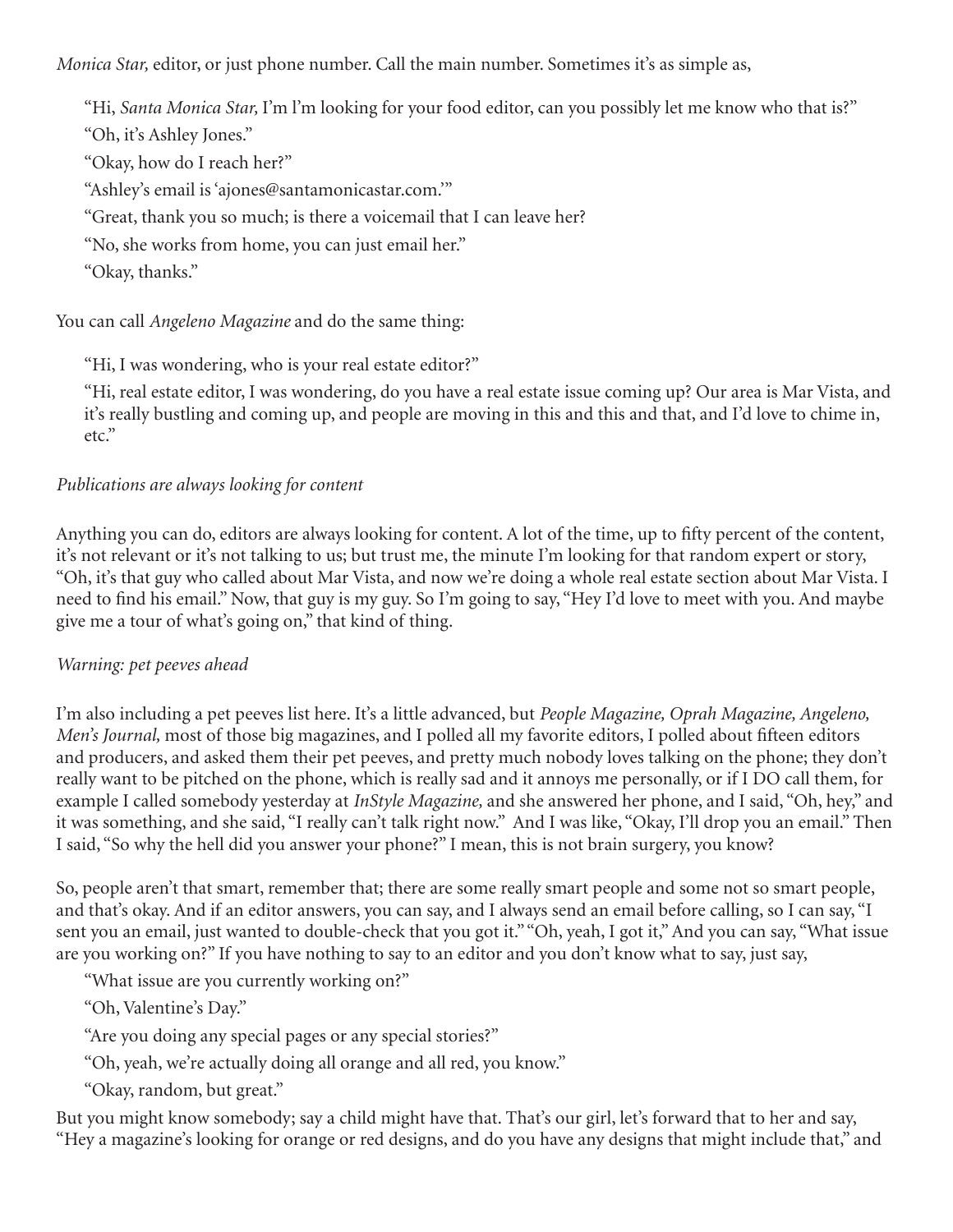she might say, "Yes, I actually do. I did a craft room, or a kid's room that might have that." So it's really random stuff, but again, being a community and supporting each other and forwards things on is really a good thing.

### *Give editors whatever you promise, or else*

If you do connect with an editor on a story, you want to deliver what you promised, so if you said, "Yeah, I have really great pictures of that," you better deliver those. And ask what format do you want them, do you want highres, low-res, those kind of questions which are important.

### *Sidenote: about scheduling social media releases*

About social media. One of the things about social is that there's this thing called "**ScheduGram**," you can schedule your tweets and your **Instagrams**, which is really helpful because you don't want to be doing that all day long. Second thing is, if you're a store, put your prices on things you're taking a picture of, because people are going to say, how much is that. Or put some information; like of you're selling a vintage chair, for example, post a lot of product, because I will tag people if I see a beautiful vase and I know an interior design friend or somebody who just loves vases, I will tag them, and it's going to get more traffic.

#### *Be the expert*

So if you have a product, do that. If you [wrote] a book on Cuba, call every travel editor in L.A., and the airline magazines, and pitch that book like crazy. You should just be the expert on Cuba, but you need to establish yourself as the travel expert on Cuba, or on traveling to Cuba, questions on where to stay, what to eat, what to do, just start crafting those little tidbits you can pitch right now. On social media, post a picture from your book every day; and talk about something really cool and hash-tag it to crazy time, and ask your social media experts, but, you know, travel, Cuba, palm trees, peanut bowls, whatever it is.

And travel inquiries, try to answer as many travel questions as you can that might be relevant, or suggest to editors, "Hey, Cuba's really hot. Statistics say that this many people went there last year." If you're pitching news stations, they love statistics. If you're a realtor, at the top of your pictures, say, "Real estate prices in Mar Vista have rocketed from this to this in the last twelve months." Oh my God, that's a story right there, just based on the statistic. We love the statistics.

So just remember all those things; ninety percent of people's web sites are ten years old, and web site tips, become an expert on that stuff.

*Q&A*

# **The press release is dead, dude**

# *Q: So for sending people stuff, what do they want? Press releases?*

A: No, press releases are dead. Everybody is reading 140 characters; this generation has the attend span of a grape. It's changed my business a lot, and it's changing your business a lot. The pitch should be, subject line clear, don't try and be cutesy, "New Book on Cuba." "Hi, so and so, as you slide into winter travel, family travel, consider Cuba, blah blah, new book out…"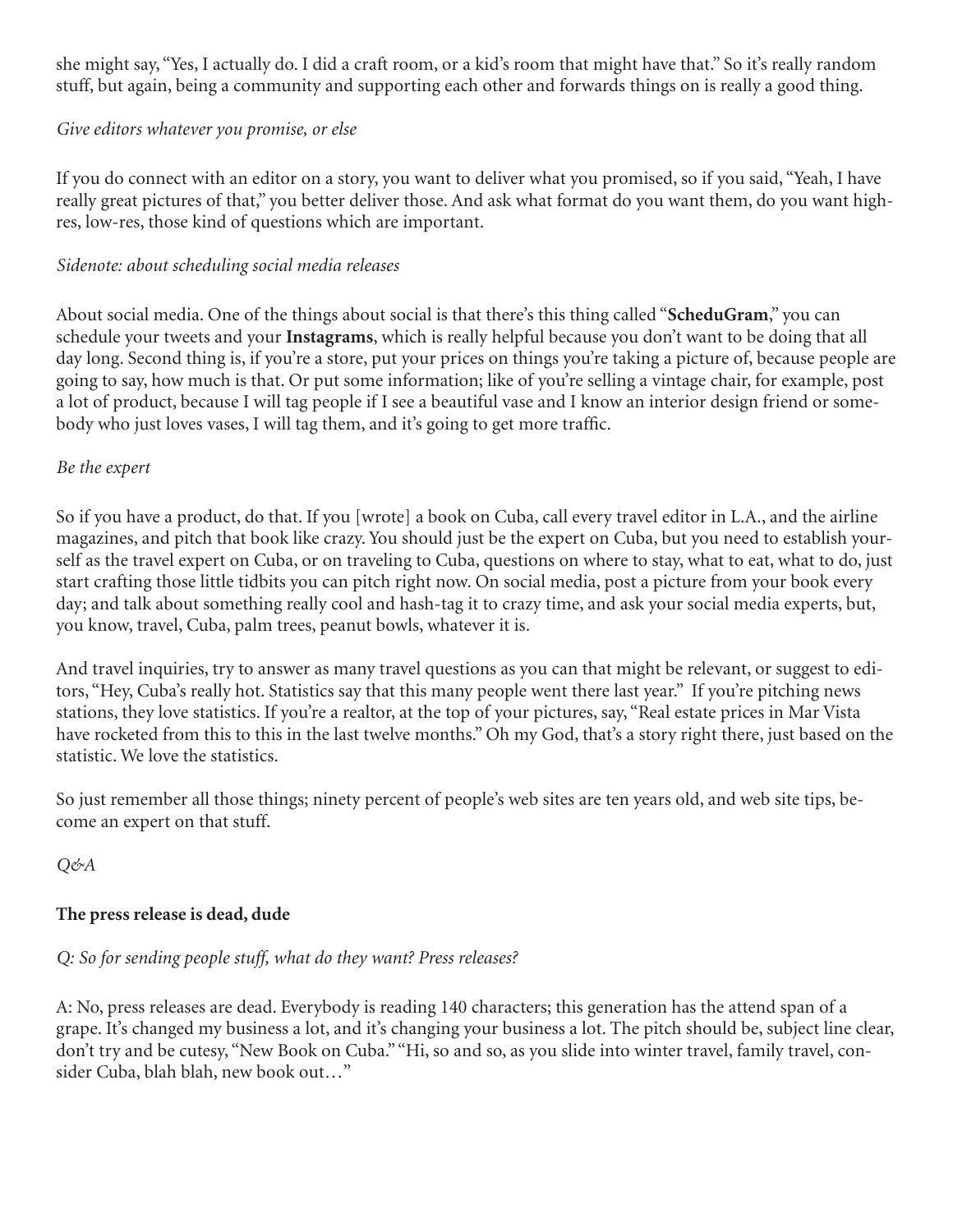#### **Always use the word 'new'**

New is a nice word for the subject line, new expert, local expert, that kind of thing, write a little pitch and then send it out.

#### **Be relevant**

*Q: I get pitched hundreds of times a day, and if I don't understand it in the first three seconds, delete. If it's relevant in any way, I'll think about it. But it really has to be relevant to me. So you have to be relevant and super, super clear. I*  used to have time, I could read the whole way down, and now I know what this is.

A: So, quick subject line, link to your web site, what you can offer, what you do, bam! and then out. You don't need to write your whole life story in an email, nobody cares; really it has to be this morsel of information delivered on a platter, literally short and sweet, and boom.

#### **Master the 140-character blurb**

*Q: I just wanted to add that if you can become a master of that 140-character tweet, it's going to serve your business so well, with your emails, and on Twitter.*

A: It's short, sweet, to the point; editors say you don't need to be cutesy and creative, that's our job, not your job. Your job is to deliver the information in the shortest, most concise way possible.

#### **How to give new life to old news, and being the expert**

*Q: I'm an architect, and I do a lot of work that doesn't get published, right? So I have several projects that have been photographed professionally and they look gorgeous, and everybody loves them, but they're getting a little long in the*  tooth, and I need to be thinking about how to repackage, or is there a way to think about that kind of thing, to mix it *up?*

A. You mean repackage…

*Q: they weren't formally published other than in local newspapers and that kind of thing.*

A. But they're actual projects that exist…

*Q. Yes.*

A. Okay. You choose a really relevant local one, that maybe the client was [relevant], or even if they weren't, but there are that are very beautiful aspects and they were specific or unique in your industry that deserve to be highlighted, then you need to pitch them and pack that pitch in a very effective way. And I think that as long as those are on your web site, and they're featured and really beautiful and authentic to your brand, then it's a matter of responding to those pros as an interior designer.

There's a lot of interior design questions, and positioning yourself as an expert, then you're going to get called to chime in for bigger stories, or even be an expert for a feature story or that kind of thing, and that'll ultimately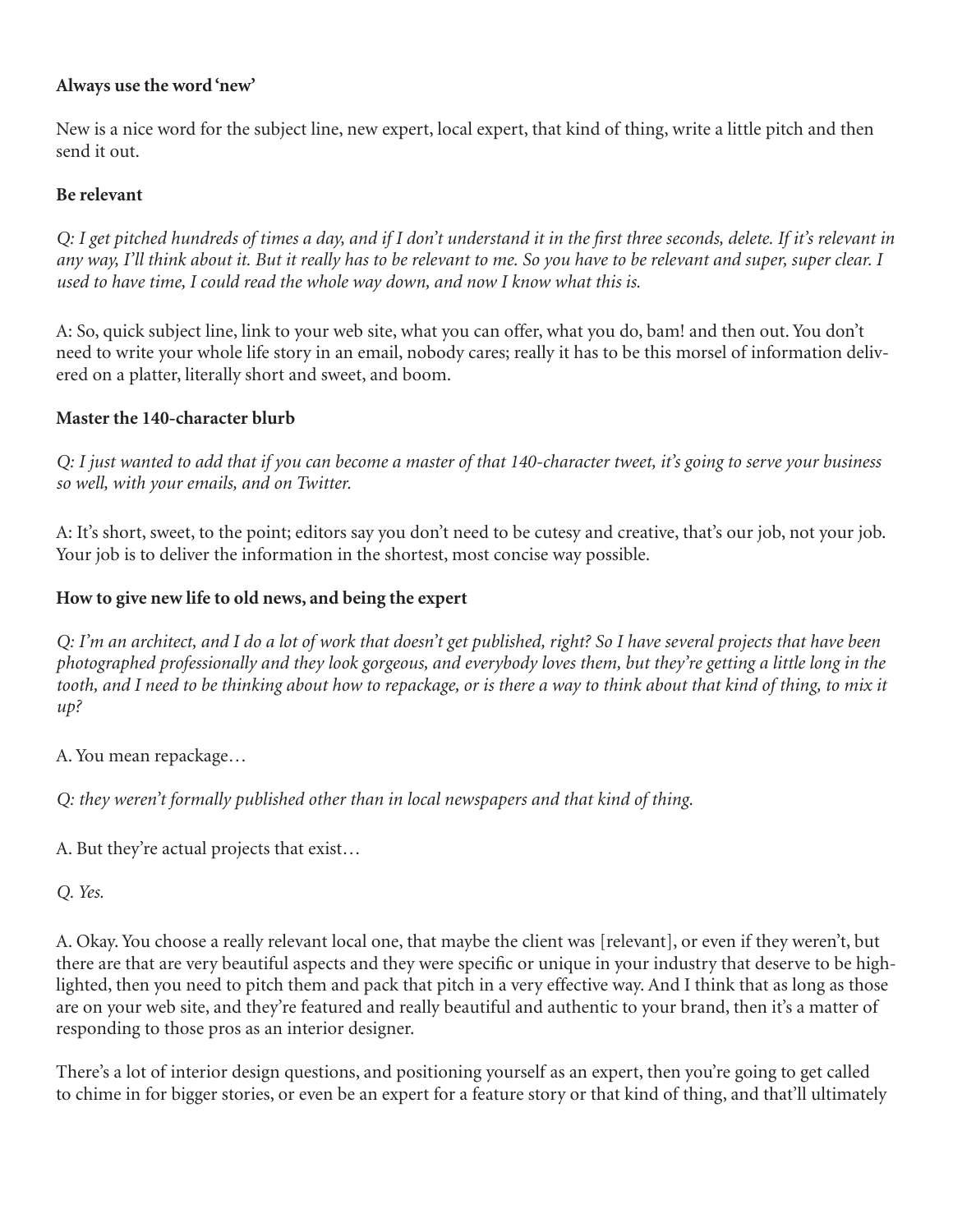bring you more business. And also on the social front, take pictures of those projects, and tag them, because people are always looking on there; like if I know my friend's building a house, or wants to ind a house and rebuild or remodel, then you're the first person I'm going to want to tag, and oh look, look at so-and-so, meet so-and-so. But I think it's just a matter of [content], especially with interior design and architects, make it be really beautiful, highlighting the really unique aspects of it, because that's what the media is looking for.

#### **RTFM (read the freakin' magazine)**

And, read the magazines you're about to pitch; so if I'm emailing the *New York Times Magazine* Travel girl and I'd say, "Hey Ashley, I loved your piece on Bali, it's so cool the way you talked about the peanut sauce, I never knew about that," and they're like, wow, she actually read it. It also shows that you read their stuff, you know their beat, you know what they're covering, it's like applying for a job. So if you pitch someone men's clothing, she'll be like, "Did you not notice it's called 'Moms L.A.?' So those kinds of things show you have absolutely no interest in their outlet and you're really not paying attention and it's just a waste of everyone's time, so you want to maximize your time.

#### **Don't burn out with constant PR**

And another thing about PR that I was told is, don't try to do PR every single day; you're just going to get frustrated. So pick a day and a time, like Thursdays from ten-thirty to eleven, that's going to be my self-promotion day. So let's say Thursdays's your day, and you pick that day and you say, "I'm going to rock it on Thursdays from ten-thirty to eleven," you'll be more apt to be really productive and effective and have results because you're really focusing, rather than trying to one-off it during the day while you're trying to do twenty other things. It's like make a little PR date with yourself.

#### **About my business**

One of the reasons I started my business, my business is a lifestyle firm, a boutique lifestyle firm, we're small, and I get really big companies to do stuff for them, like Quicksilver, and Loreal and whatnot, and I say no a lot, because I do prefer working with emerging companies; I found it's a little more satisfying for me, because we feel like we can say, "You know, your web site's kind of sucky right now," step it up, or let's at least change the images on your landing page, or let's change the font, because a fat font can hold me up for three hours.

So I choose to work with smaller companies. Your businesses are my thing. But what happened was, about ten years ago, I met so many women who were so smart, they left their sucky jobs to start this great handbag company, they jump on to do PR, they sign on for six months or a year thing, and within three months, they 're like "I don't want to do PR any more, I want to buy…leather, or whatever, buckles or something, and I say that I totally understand, but it would be really hard, because we would invest all this time and energy at the three month mark and oh great, they're giving up, because one month you get stuck, and two months, really, three months is the happy place.

#### **The PR To GO brainstorm**

So it was frustrating for me, and I thought, I have to figure out a way how to get all these small businesses in the game with the least amount of risk, and I created this program which was really for ladies who launched, you know, women, and it was called PR To Go, and essentially it was three differently priced options, PR packages, for whatever your budget was, and it was give me your twenty-five list of top media that you want to be in, or where you think you should be, we'll turn around and give you a list of all contacts, we'll write press release for you, we'll do a blurb for you, it's really like a DIY, you know, we sit next to you, then there's the next level, and then there's the third level where we give you a month of service in addition to all that other stuff.